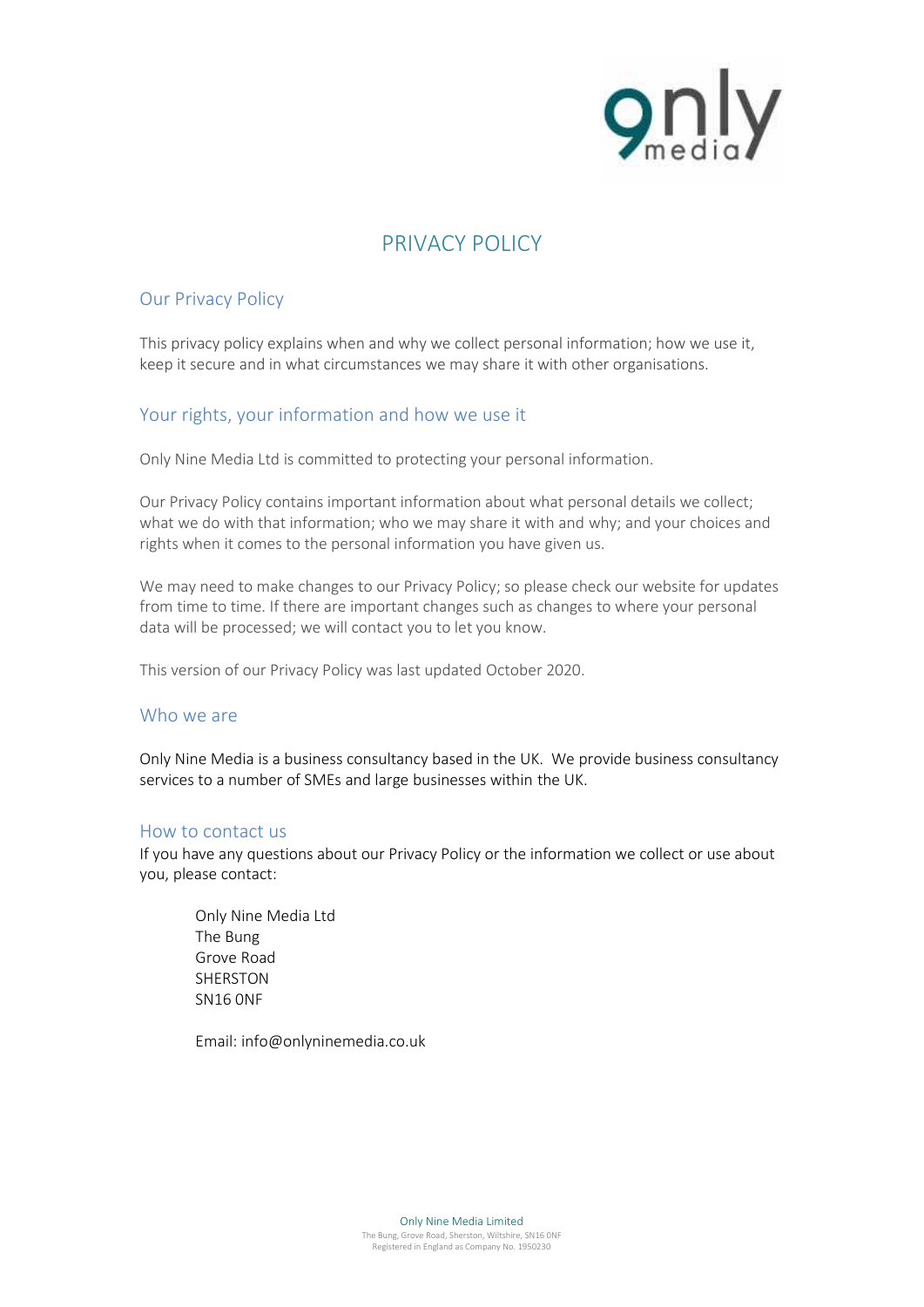

# **Information we collect and use**

Information about you that we collect and use includes:

- Information about who you are e.g. your name, address and contact details
- Information about your contact with us e.g. meetings, phone calls, emails / letters
- Information that is automatically collected e.g. via cookies when you visit one of our websites

This information will only be collected and used where it is required for the provision of our services or to comply with our legal obligations

# **What we collect and use your information for**

We take your privacy seriously and we will only ever collect and use information which is personal to you where it is necessary, fair and lawful to do so. We will collect and use personal information in order to:

- carry out our obligations arising from any agreement entered into by you and us, for the provision of Only Nine Media's services
- seek your views or comments on the services we provide
- notify you of changes to our services
- inform our future service development to ensure that these are fully accessible

and, if you have agreed, send you details of upcoming events, news and information

# **Who we may share your information with**

We may share your information with third parties for the reasons outlined in 'What we collect and use your information for'

These third parties include:

Law enforcement agencies for the prevention and detection of crime

We will never sell your details to someone else. Whenever we share your personal information, we will do so in line with our obligations to keep your information safe and secure.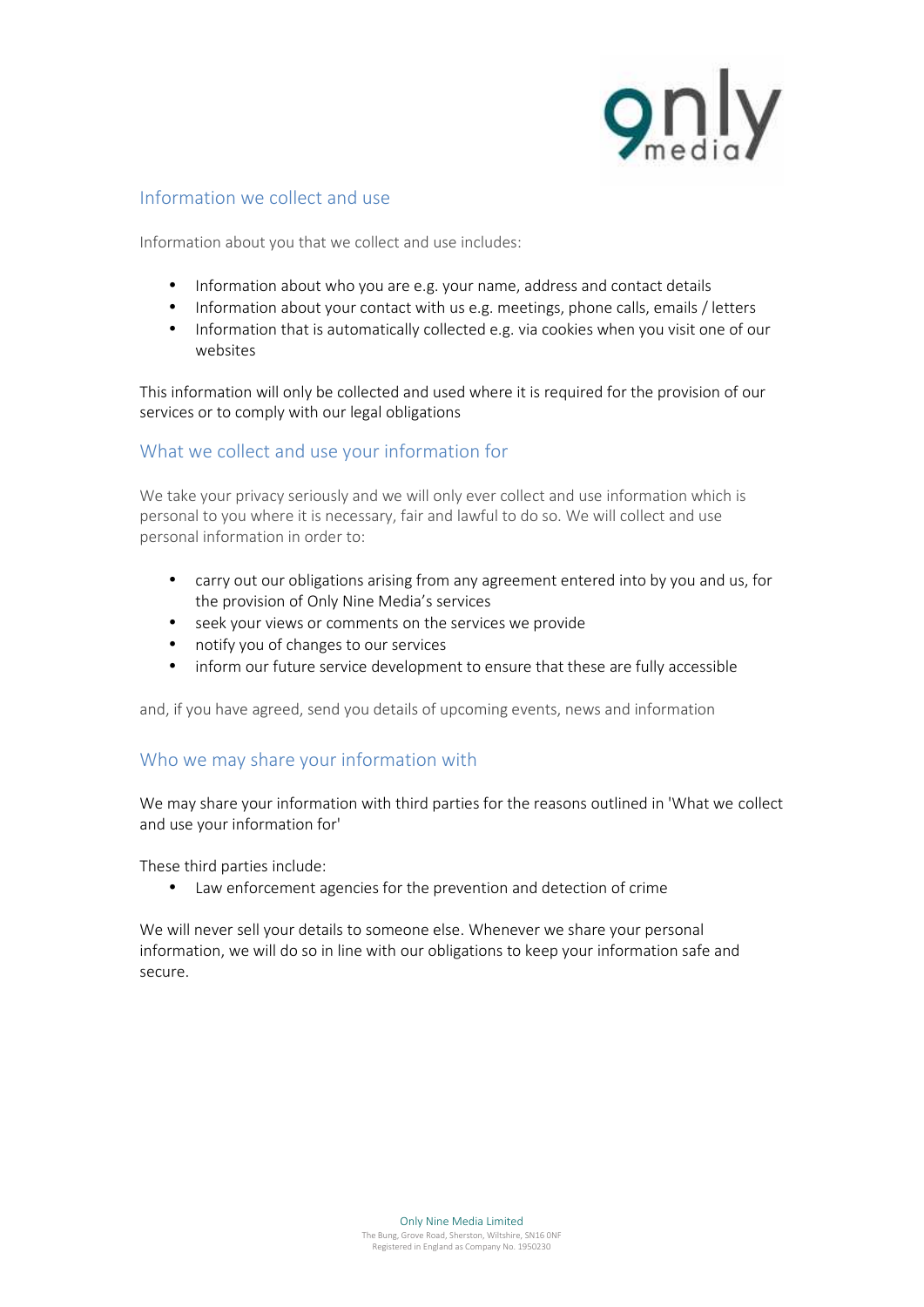

# **Where we collect your information**

We may collect your personal information directly from you, from a variety of sources, including:

- phone conversations with us
- emails or letters you send to us
- participating in research surveys to help us understand you better and improve our products and services
- our online services such as websites and social media

# **Where your information is processed**

Your information is only ever processed within the UK and European Economic Area (EEA).

# **How long we hold your information**

We will hold your personal information on our systems for as long as you are registered for one of our events. However, for monitoring purposes this will extend to the end of the financial year after the end date of the relevant event.

We review our retention periods for personal information on a regular basis in line with legislation and best practice.

# **Who has access to your information?**

Access to your information will be for Only Nine Media's purposes only. Your information may be visible to any Only Nine Media staff member for the purposes of providing you with a service, or information that you have requested.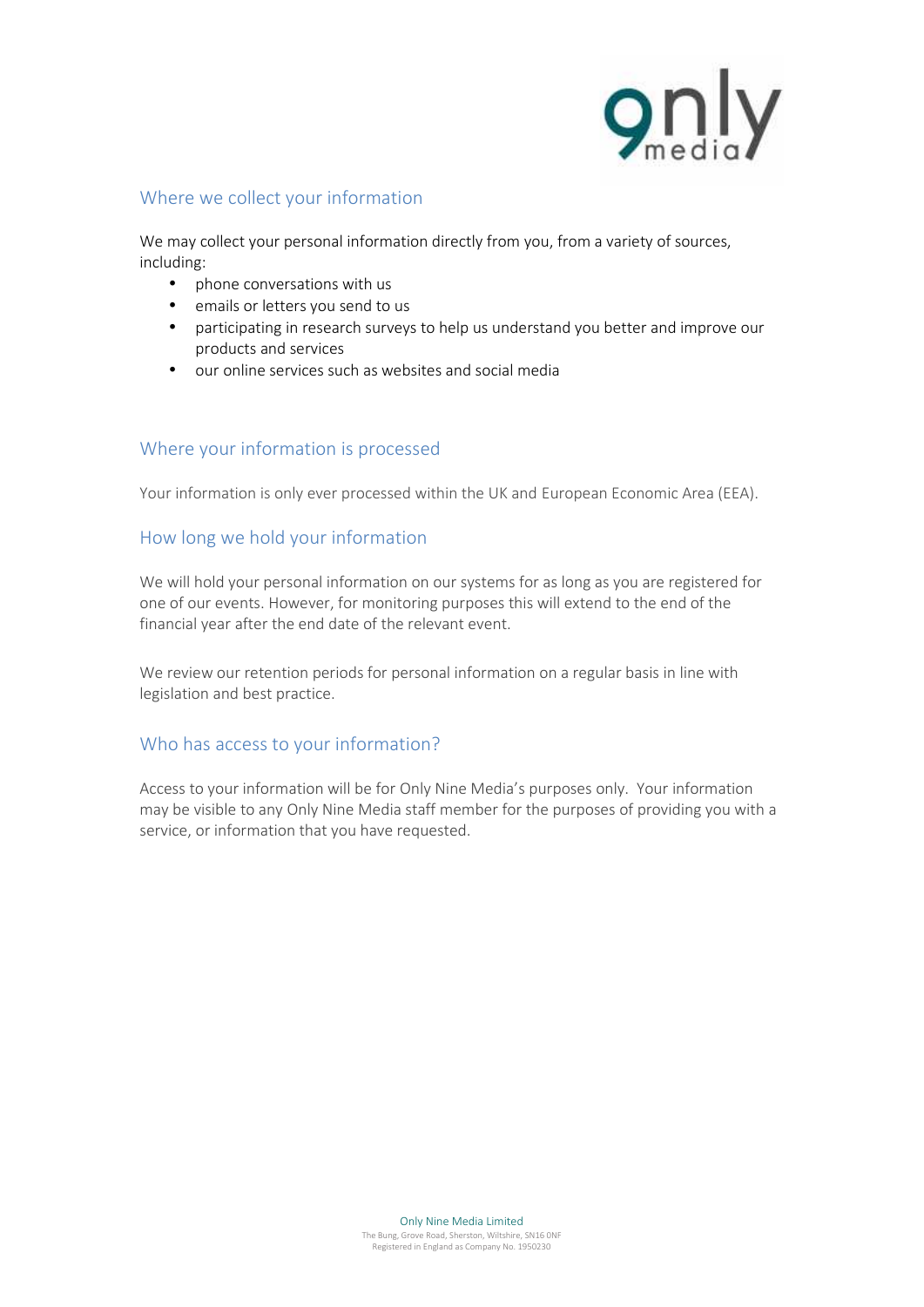

# **Marketing**

Only Nine Media do not undertake unsolicited marketing and will not sell, rent or otherwise share your information with third parties for marketing purposes.

We will provide information about our services, legislation changes, initiatives and events via email, social media and our website.

Should you no longer wish to receive such information at any point simply let us know and we will ensure you are removed from our mailing list. Either email on info@onlyninemedia.co.uk or telephone on +44 7852 493794.

## **Your individual rights**

You have several rights in relation to how Only Nine Media uses your information. They are:

### *Right to be informed*

You have a right to receive clear and easy to understand information on what personal information we have, why and who we share it with – we do this in our Privacy Policy

#### *Right of access*

You have the right of access to your personal information. If you wish to receive a copy of the personal information we hold on you, you may make a data subject access request (DSAR).

#### *Right to request that your personal information be rectified*

If your personal information is inaccurate or incomplete, you can request that it is corrected.

#### *Right to request erasure*

You can ask for your information to be deleted or removed if there is not a compelling reason for Only Hine Media to continue to have it.

#### *Right to restrict processing*

You can ask that we block or suppress the processing of your personal information for certain reasons. This means that we are still permitted to keep your information – but only to ensure we don't use it in the future for those reasons you have restricted.

#### *Right to data portability*

You can ask for a copy of your personal information for your own purposes to use across different services. In certain circumstances, you may move, copy or transfer the personal information we hold to another company in a safe and secure way. For example, if you were moving your pension to another pension provider.